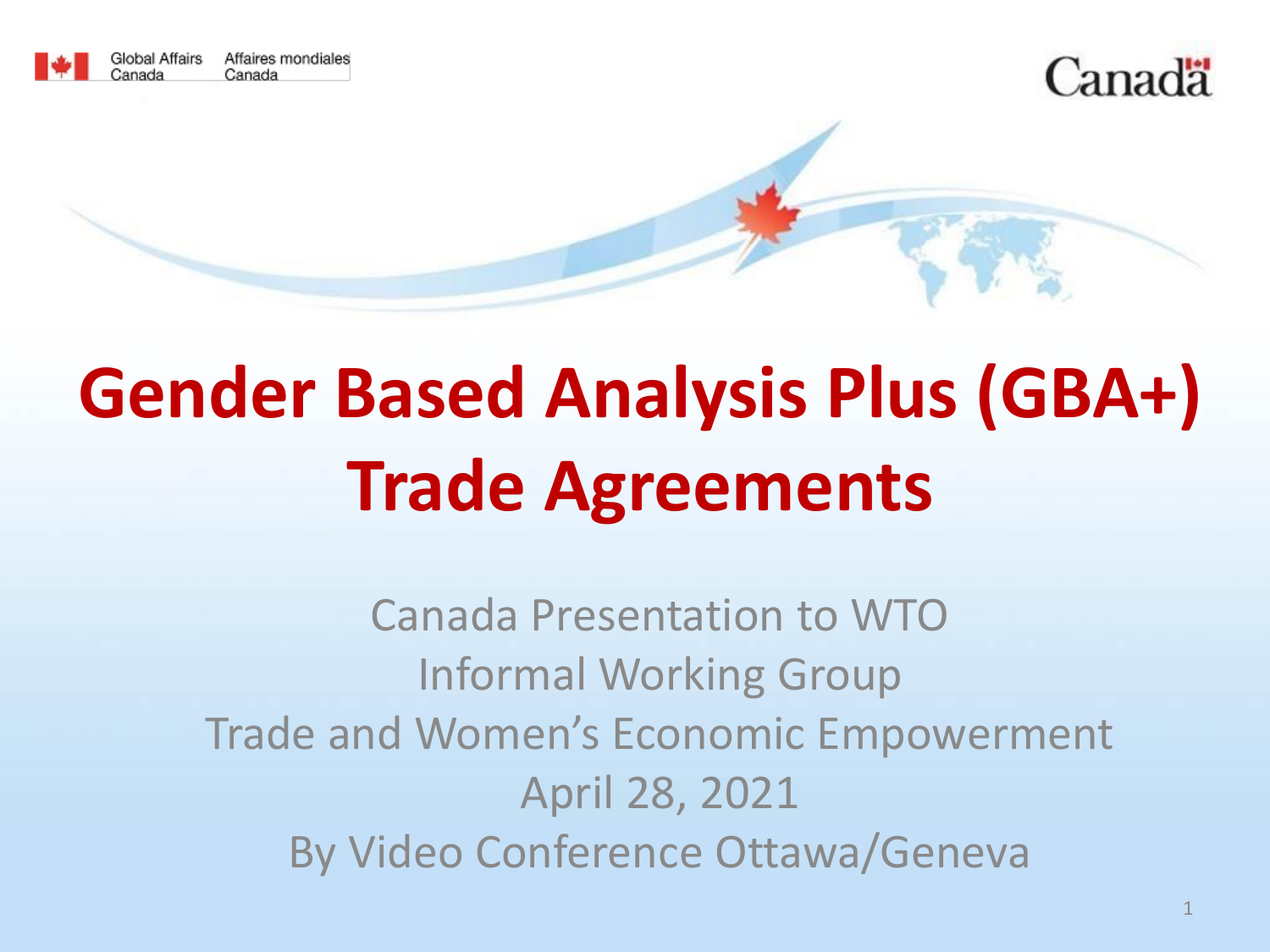# **What is GBA+?**

• Government of Canada assessment process to consider how diverse groups of women and men experience policies, programs and initiatives



• "Plus" -- goes beyond biological (sex) and sociocultural (gender) differences to consider overlapping identity factors

#### *GBA+ is changing the way Canada does trade policy!*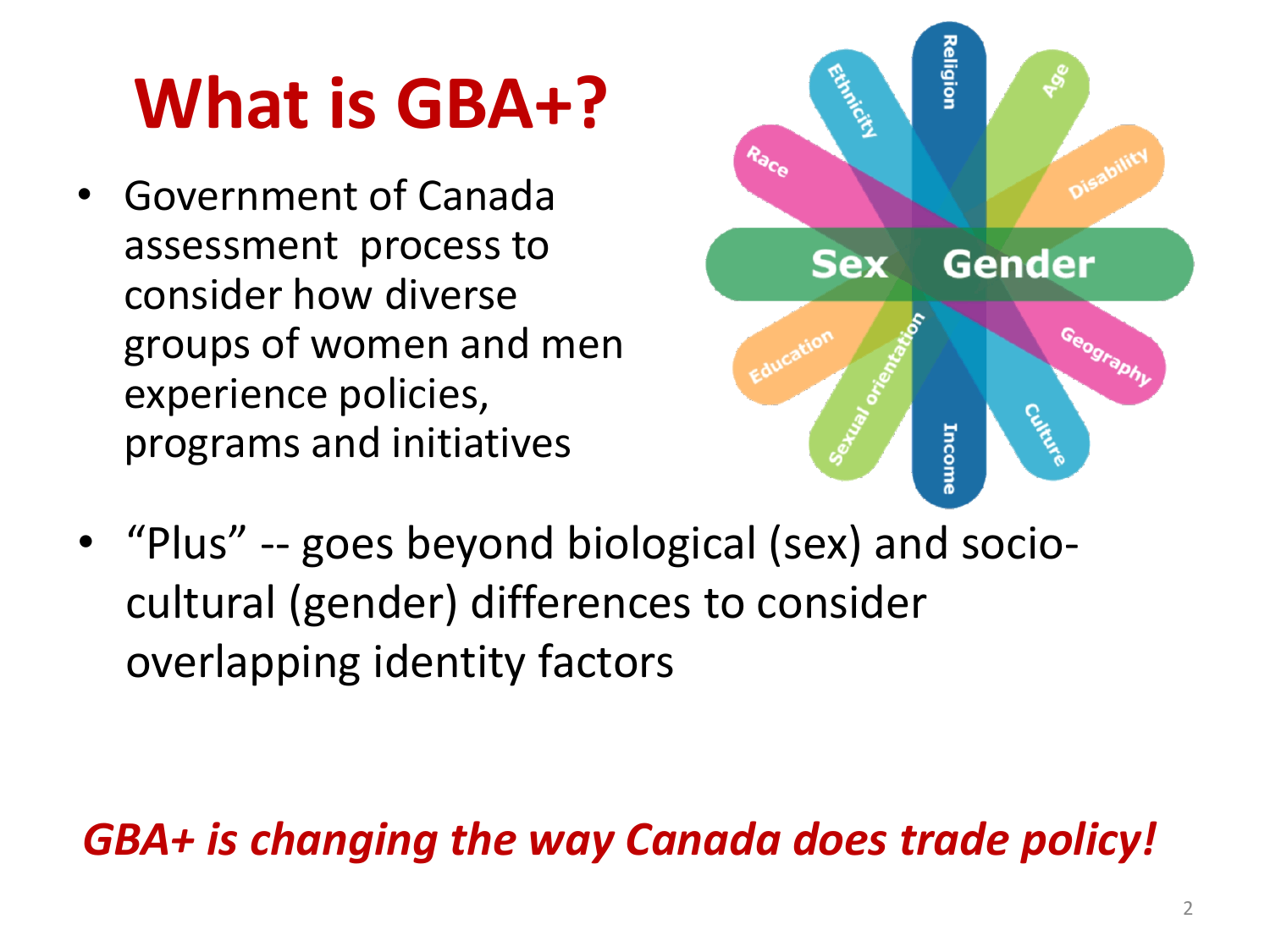## **Overview of Canada's Customized Two-Pronged Approach**

#### **Quantitative Analysis**

- Office of Chief Economist conducts an expanded economic impact assessment with a new labour market module
- Expands on traditional Computable General Equilibrium (CGE) model to assess the labour/gender impact of trade of the trade agreement

#### **Qualitative Analysis**

- Lead trade negotiators conduct comprehensive GBA+ on each chapter as negotiations underway
- Findings inform instructions, negotiations and strategy
- Updated regularly before each Round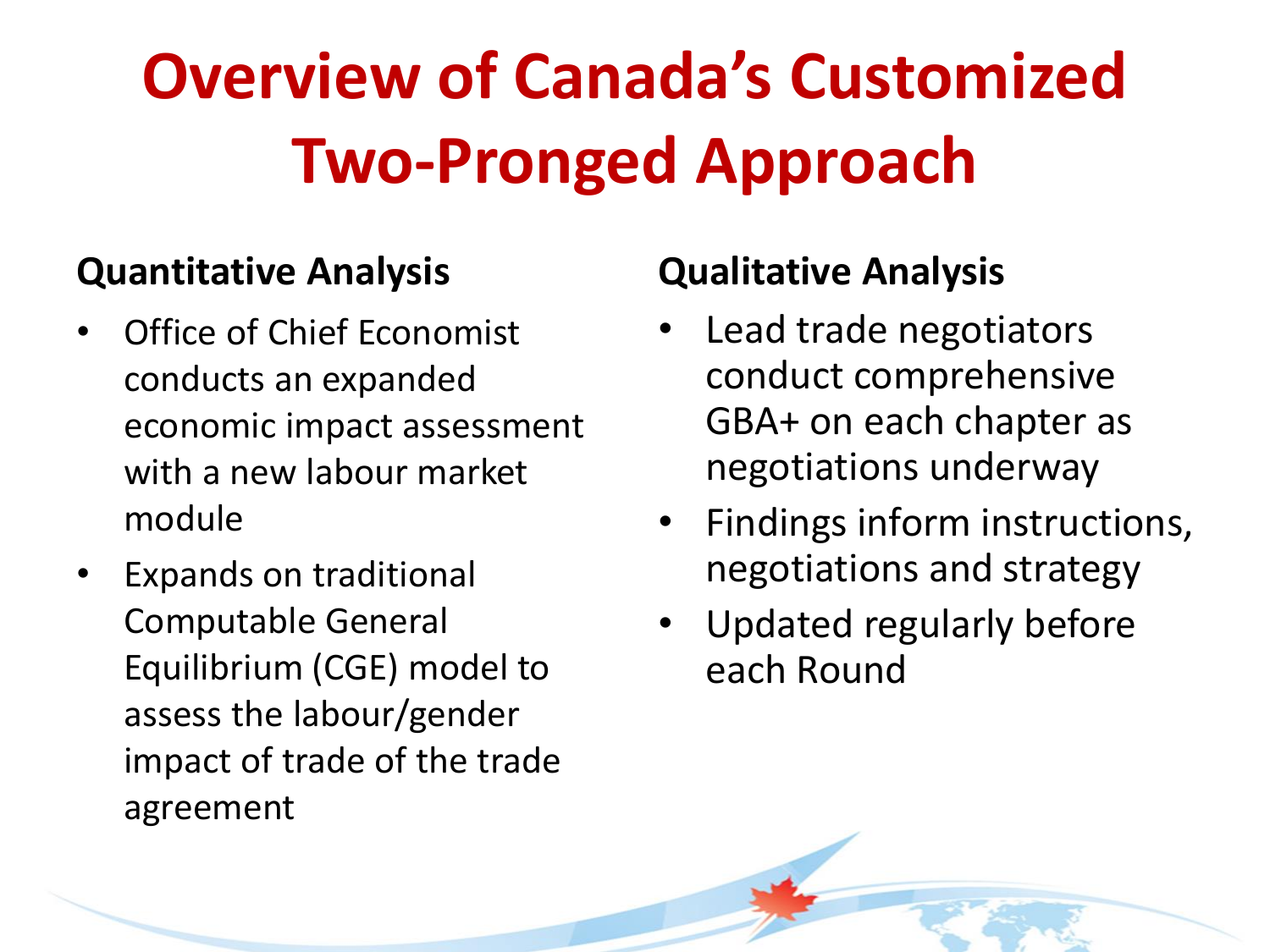## **Quantitative Analysis: Economic Impact Assessment**

- Uses CGE Model for economic impact analysis
- Expanded labour market module:
	- Takes into account gender, age, and the distribution of Canadian workers across eight different occupational groups and 65 sectors of the economy
- Statistics Canada data sources used such as Census, and survey of labour and income dynamics.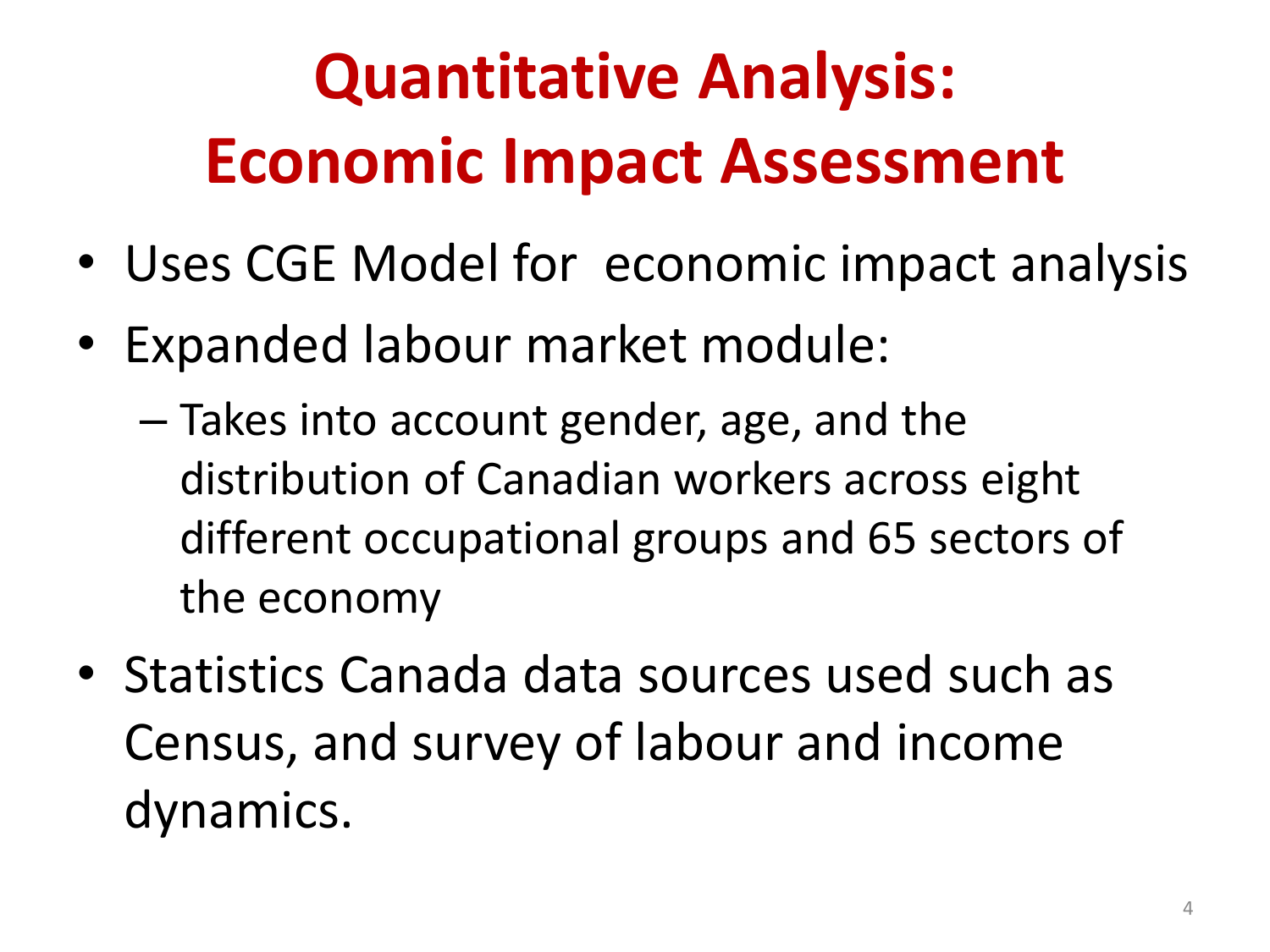## **Canada's New Quantitative Approach Ex-Ante Assessment**

The traditional approach:

- Focuses on efficiency gains
- GDP, consumption, income Main shortfalls:
- No friction in the labour market. Assume full employment and equilibrium labour market
- No information about economic well-being of workers by gender and occupation and age.

The new approach:

- ̶ Efficiency gains remain a cornerstone of the overall economic impact assessment.
- ̶ Focuses on economic wellbeing of people.
- ̶ Complete working age population with gender, occupation, income, including unemployment and people not in the labour force.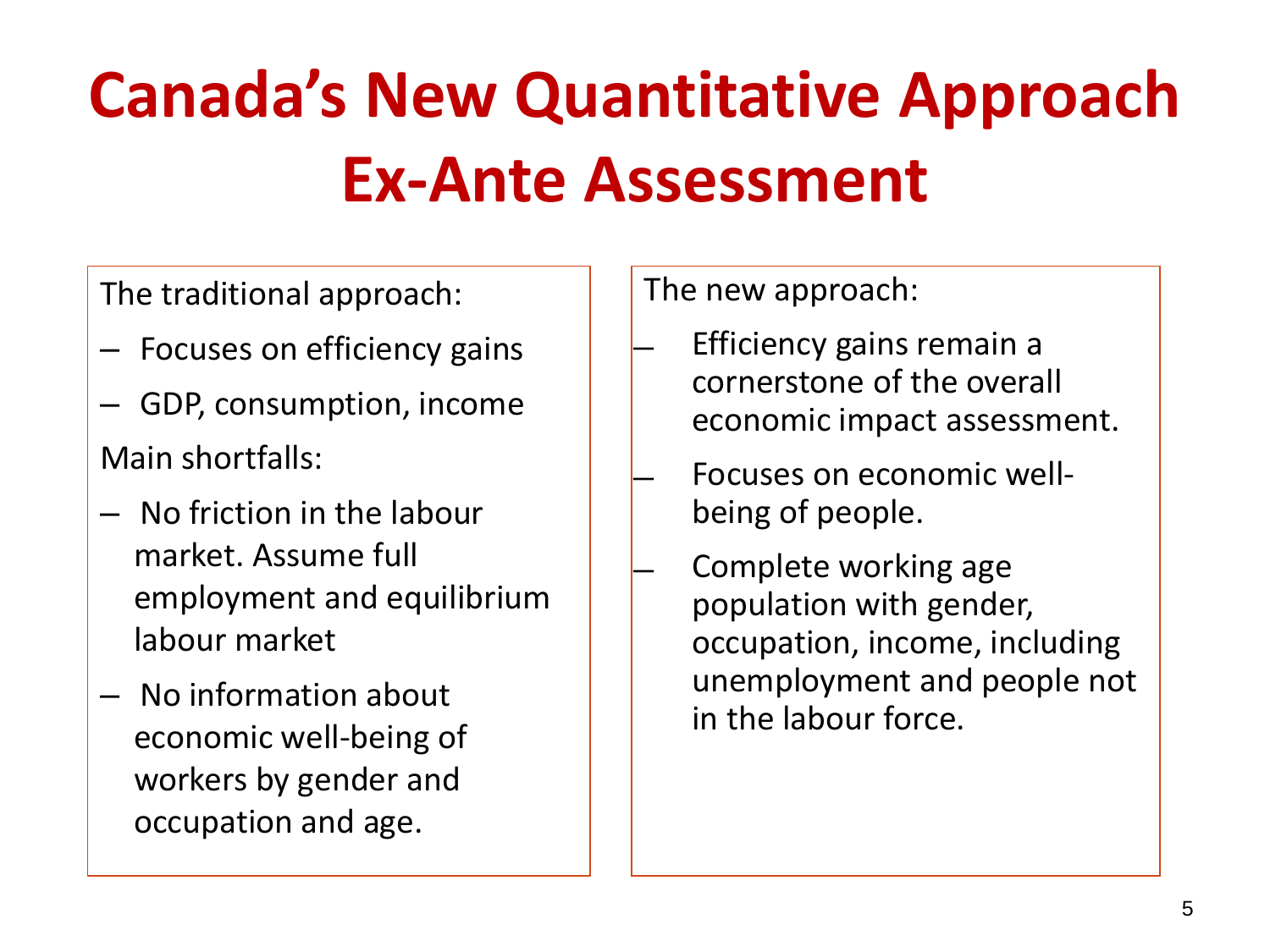## **Base Data: Working Age Population (WAP), Age 15+**

| 2015                                   | <b>Male</b> | <b>Female</b> | <b>Total</b> |
|----------------------------------------|-------------|---------------|--------------|
| <b>Managers</b>                        | 1,331,106   | 916,383       | 2,247,489    |
| <b>Professionals</b>                   | 1,259,547   | 1,749,759     | 3,009,306    |
| <b>Technicians &amp; Traders</b>       | 761,992     | 875,889       | 1,637,881    |
| <b>Community Personal Services</b>     | 249,564     | 588,405       | 837,968      |
| <b>Clerical &amp; Administration</b>   | 353,717     | 1,566,868     | 1,920,584    |
| <b>Sales Workers</b>                   | 2,052,953   | 2,579,401     | 4,632,353    |
| <b>Machine Operators &amp; Drivers</b> | 2,516,037   | 284,104       | 2,800,141    |
| <b>Laborers</b>                        | 592,686     | 189,302       | 781,987      |
| <b>Unemployed</b>                      | 757,113     | 570,049       | 1,327,162    |
| <b>New entries</b>                     | 286,821     | 282,887       | 569,708      |
| Not in the labor force (NLF)           | 4,115,391   | 5,596,395     | 9,711,785    |
| <b>Total</b>                           | 14,521,663  | 14,954,703    | 29,476,366   |

Source: Statistics Canada, 2016 Canadian Census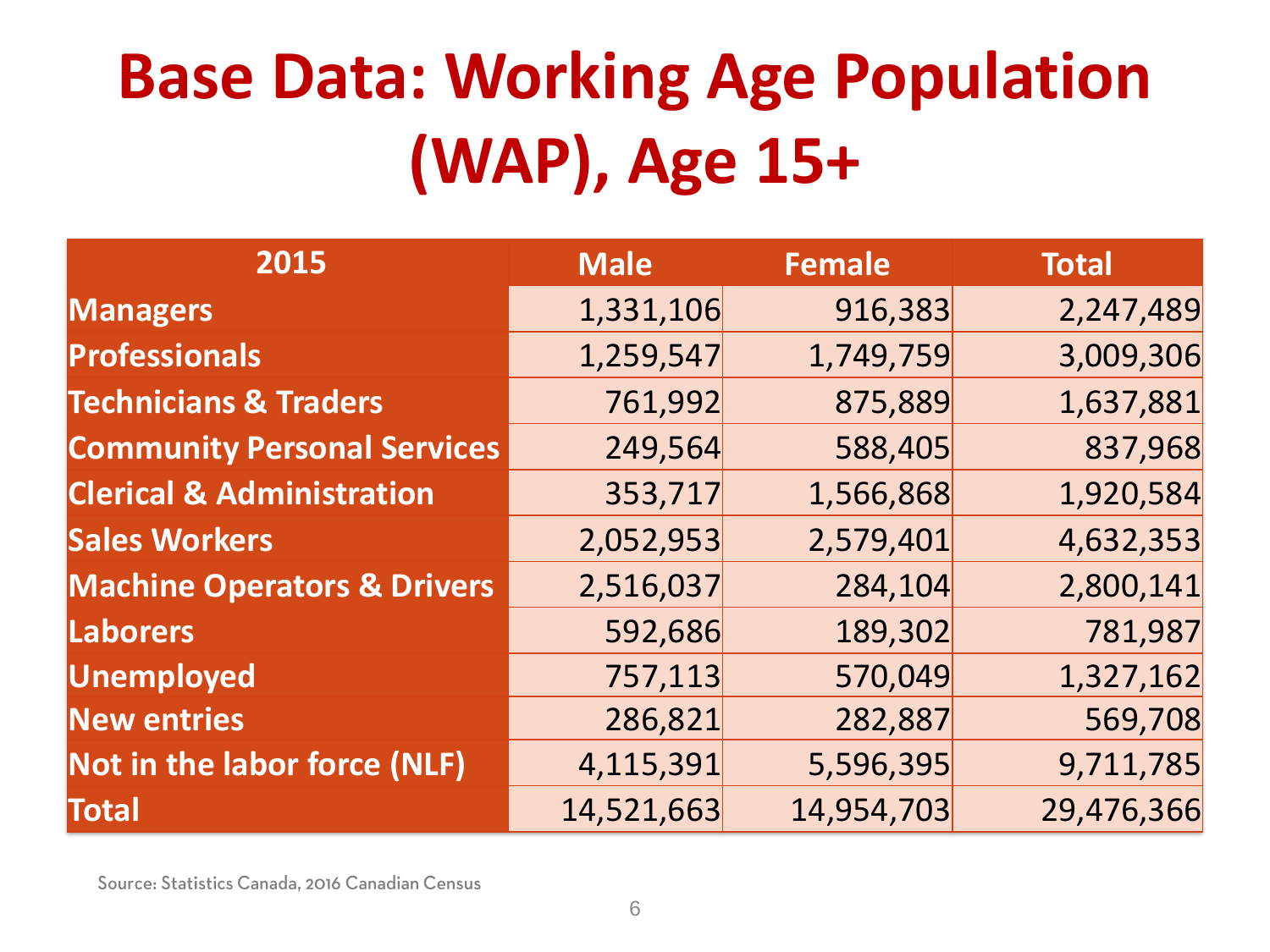### **Occupation Mobility Matrix (Male)**

|                                                  | <b>Manage Profes</b> |       |       | Techni Commun Clerical Sales |       |       | <b>Machin Labour</b> |       | <b>UEMP</b> | <b>NLF</b> |
|--------------------------------------------------|----------------------|-------|-------|------------------------------|-------|-------|----------------------|-------|-------------|------------|
| <b>Managers</b>                                  | 86.99                | 2.37  | 0.98  | 0.32                         | 0.19  | 2.08  | 1.26                 | 0.03  | 1.64        | 4.14       |
| <b>Professionals</b>                             | 1.98                 | 87.88 | 1.73  | 0.11                         | 0.23  | 1.14  | 0.76                 | 0.09  | 1.75        | 4.33       |
| <b>Technicians &amp; Traders</b>                 | 0.25                 | 3.25  | 86.37 | 0.24                         | 0.36  | 2.31  | 2.07                 | 0.57  | 1.59        | 2.98       |
| <b>Community Personal</b><br><b>Services</b>     | 0.40                 | 0.20  | 1.42  | 89.54                        | 0.70  | 3.91  | 0.20                 | 0.20  | 1.18        | 2.27       |
| <b>Clerical &amp;</b><br><b>Administration</b>   | 2.24                 | 8.05  | 1.51  | 0.62                         | 74.96 | 5.09  | 1.98                 | 0.03  | 2.66        | 2.85       |
| <b>Sales Workers</b>                             | 2.06                 | 1.49  | 0.53  | 0.30                         | 1.42  | 77.66 | 3.61                 | 1.25  | 4.37        | 7.31       |
| <b>Machine Operators &amp;</b><br><b>Drivers</b> | 0.88                 | 0.53  | 0.95  | 0.13                         | 0.26  | 1.55  | 85.79                | 0.90  | 3.87        | 5.14       |
| <b>Laborers</b>                                  | 0.24                 | 0.46  | 3.24  | 0.24                         | 0.92  | 4.97  | 8.28                 | 70.00 | 3.77        | 7.88       |
| <b>Unemployed (UEMP)</b>                         | 2.23                 | 7.42  | 3.42  | 1.02                         | 1.04  | 12.81 | 15.30                | 2.28  | 36.49       | 18.00      |
| <b>New entries</b>                               | 2.28                 | 7.12  | 3.47  | 1.34                         | 1.37  | 15.00 | 11.77                | 2.71  | 38.38       | 16.57      |
| Not in the labor force<br>(NLF)                  | 0.50                 | 1.68  | 1.17  | 0.09                         | 0.17  | 4.33  | 3.10                 | 1.11  | 5.51        | 82.35      |

7<br>Sources: Statistics Canada's SLID data (Survey of Labour and Income Dynamics).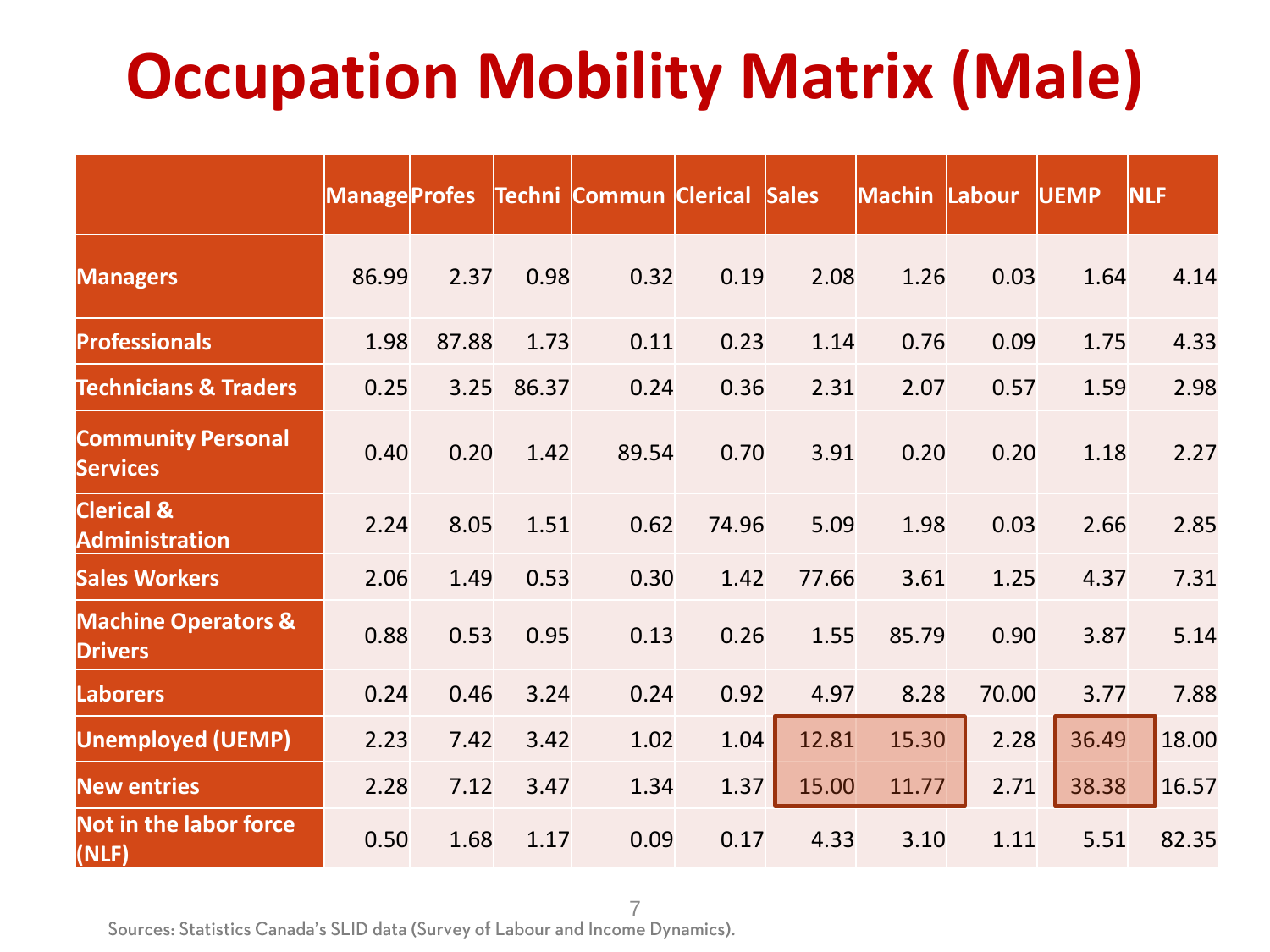### **Occupation Mobility Matrix (Female)**

|                                        | <b>Manage</b> | <b>Profes</b> | Techni | <b>Commun</b> | <b>Clerical</b> | <b>Sales</b> | <b>Machin</b> | <b>Labour</b> | <b>UEMP</b> | <b>NLF</b> |
|----------------------------------------|---------------|---------------|--------|---------------|-----------------|--------------|---------------|---------------|-------------|------------|
| <b>Managers</b>                        | 85.03         | 2.46          | 0.93   | 0.36          | 0.66            | 2.39         | 1.40          | 0.03          | 1.34        | 5.41       |
| <b>Professionals</b>                   | 1.47          | 88.43         | 0.99   | 0.08          | 1.45            | 1.20         | 0.46          | 0.06          | 1.08        | 4.79       |
| <b>Technicians &amp; Traders</b>       | 0.66          | 4.32          | 82.60  | 0.70          | 1.64            | 3.33         | 1.62          | 0.63          | 1.22        | 3.28       |
| <b>Community Personal Services</b>     | 0.47          | 0.23          | 1.68   | 84.28         | 0.83            | 4.82         | 0.23          | 0.23          | 1.39        | 5.83       |
| <b>Clerical &amp; Administration</b>   | 1.22          | 1.82          | 1.33   | 0.37          | 81.41           | 2.87         | 0.67          | 0.01          | 2.52        | 7.78       |
| <b>Sales Workers</b>                   | 0.92          | 1.25          | 2.58   | 0.56          | 3.62            | 77.50        | 0.80          | 0.37          | 3.60        | 8.81       |
| <b>Machine Operators &amp; Drivers</b> | 1.45          | 0.95          | 1.68   | 0.29          | 0.59            | 5.02         | 75.62         | 1.52          | 7.48        | 5.38       |
| <b>Laborers</b>                        | 0.22          | 0.42          | 2.36   | 0.22          | 0.85            | 4.40         | 5.64          | 76.02         | 3.18        | 6.69       |
| <b>Unemployed (UEMP)</b>               | 0.69          | 6.12          | 3.20   | 1.64          | 8.73            | 19.91        | 4.45          | 0.66          | 36.45       | 18.13      |
| <b>New entries</b>                     | 0.66          | 5.26          | 2.80   | 1.28          | 7.44            | 16.33        | 4.28          | 0.64          | 45.57       | 15.73      |
| Not in the labor force (NLF)           | 0.26          | 1.58          | 1.52   | 0.45          | 1.19            | 5.24         | 0.55          | 0.25          | 3.43        | 85.53      |

Sources: Statistics Canada's SLID data (Survey of Labour and Income Dynamics).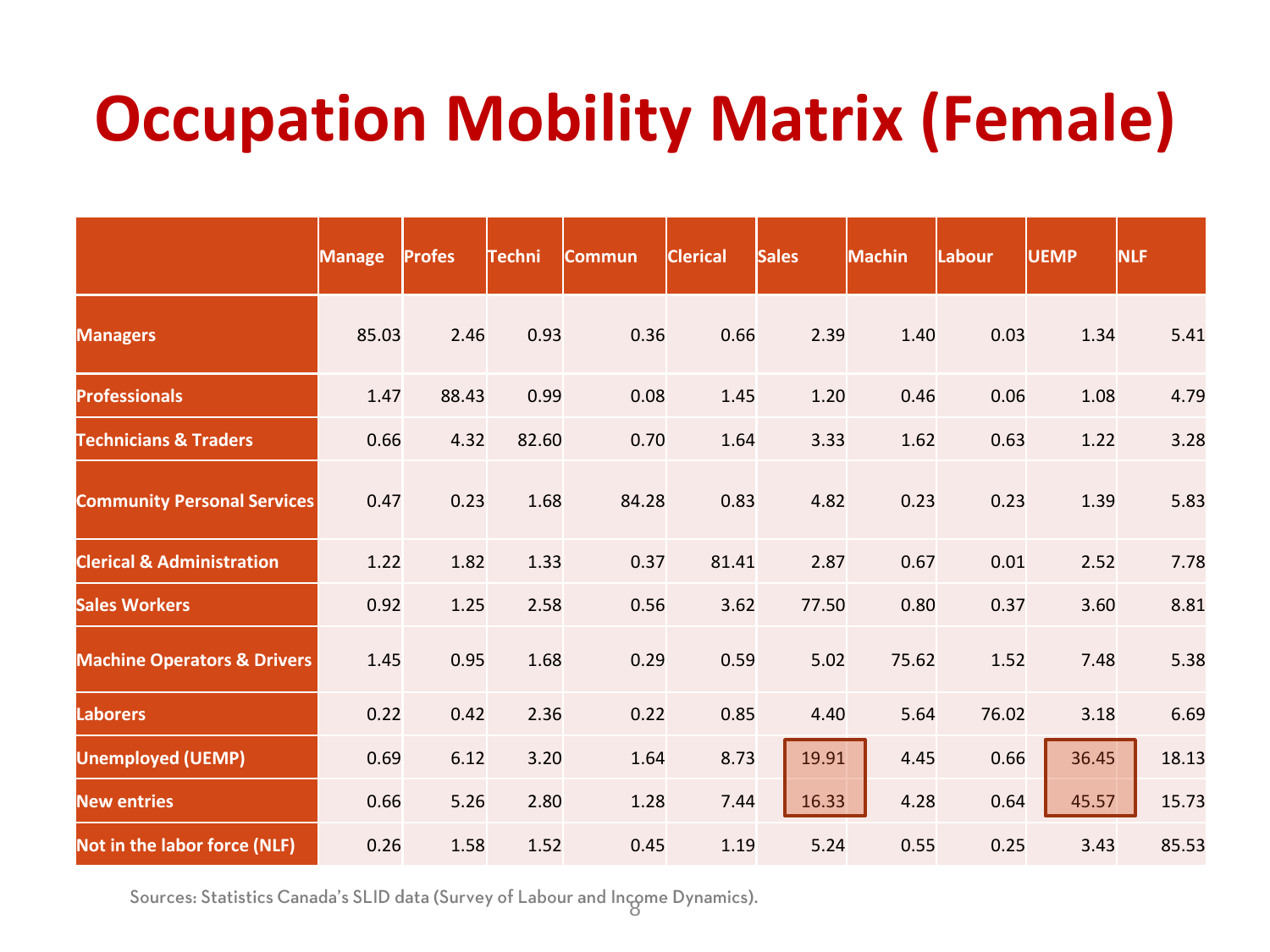### **Application to USMCA**

| Occupation                 | Male          | Female | Total  |
|----------------------------|---------------|--------|--------|
| Managerial                 | 2,902         | 2,798  | 5,699  |
| Professional               | $-72$         | 2,810  | 2,739  |
| Technical                  | 274           | 1,233  | 1,507  |
| Community & personal ser.  | 302           | 816    | 1,118  |
| Clerical                   | 29            | 2,564  | 2,593  |
| Sales                      | 2,455         | 6,303  | 8,758  |
| <b>Machinery operators</b> | <b>12,021</b> | 1,967  | 13,988 |
| <b>Manual labourers</b>    | 797           | 362    | 1,159  |
| <b>Total</b>               | 18,708        | 18,853 | 37,561 |

Source: Simulations by Global Affairs Canada, Office of the Chief Economist.<br>9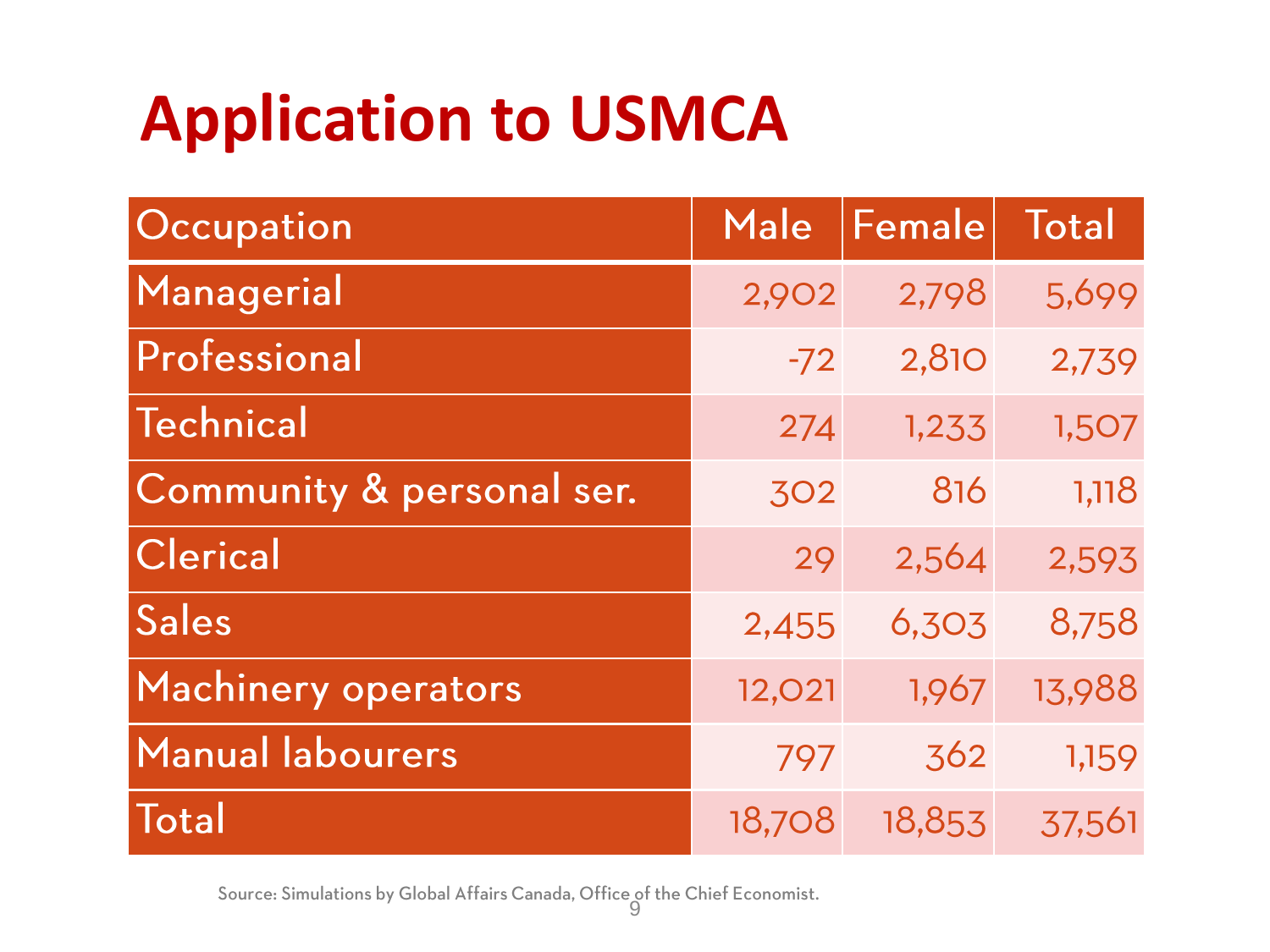## **Qualitative Analysis GBA+**

- Chapter leads conduct analysis
- Consider effects of each chapter's provisions on men and women in the economy
	- workers, business owners/entrepreneurs, producers, consumers
	- What sectors/industries of the economy
- Various Key Effects:
	- Direct (primary) and Indirect (secondary/tertiary)
	- Positive and Negative
	- Intended and Unintended
- Recognize that trade policy can not address all findings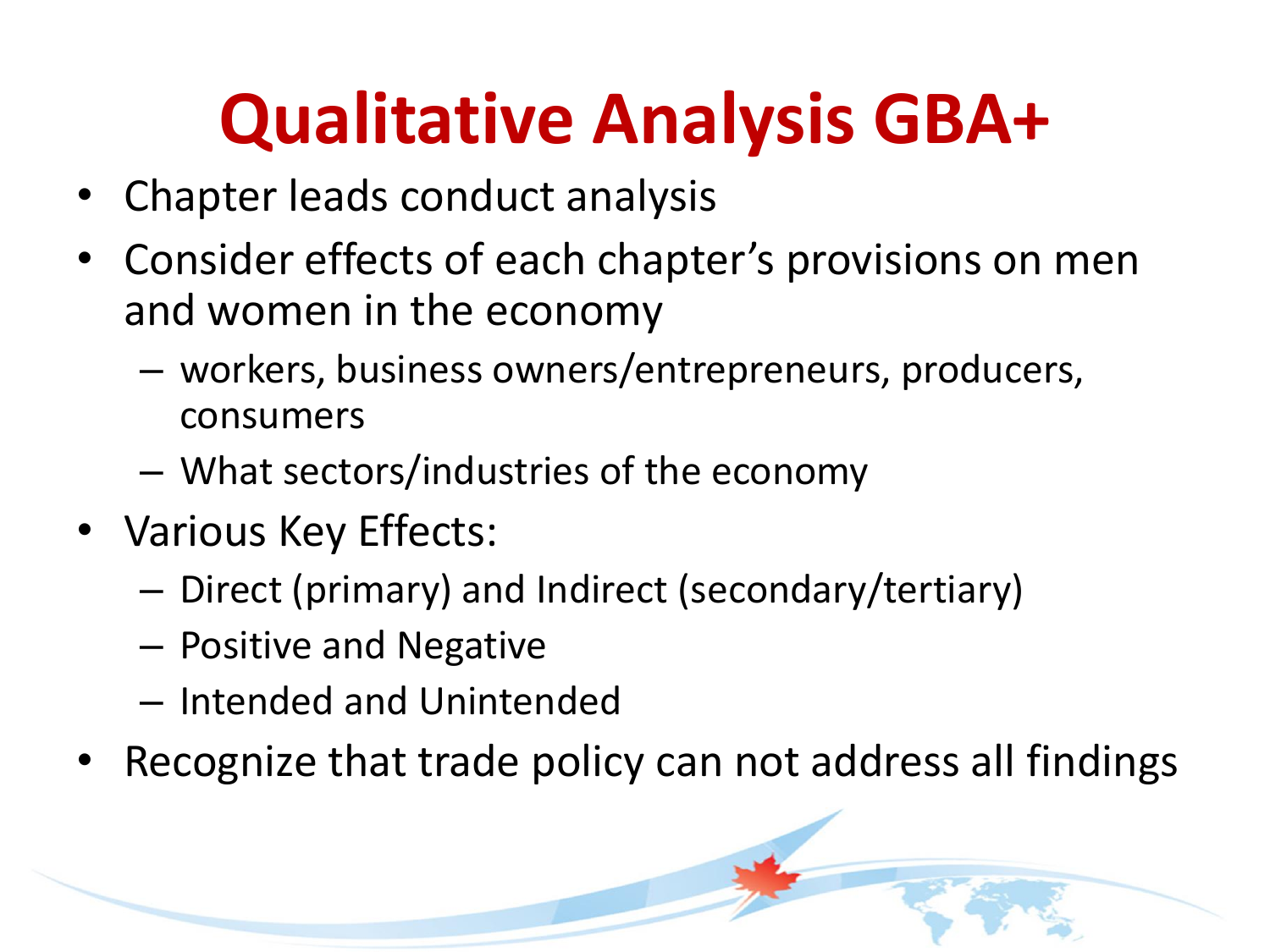# **Strengths of Canada's Approach**

- Includes quantitative and qualitative dimensions
- Qualitative analysis led by lead negotiators on chapters they know well
- Adaptable to different scenarios:
	- New FTA, Modernization, Accession
	- Ex Ante and Ex Post
	- Bilateral, Plurilateral, Multilateral
- Iterative, Strategic, Pragmatic, Value Added, Flexible
- Early and ongoing analysis, best efforts and continual improvement
- Provides opportunity for integration of stakeholder/expert feedback supporting accountability, transparency
- See changes in real time and immediately to negotiating texts
- Supports mainstreaming of gender
- Promotes alignment with and development of domestic flanking policies as required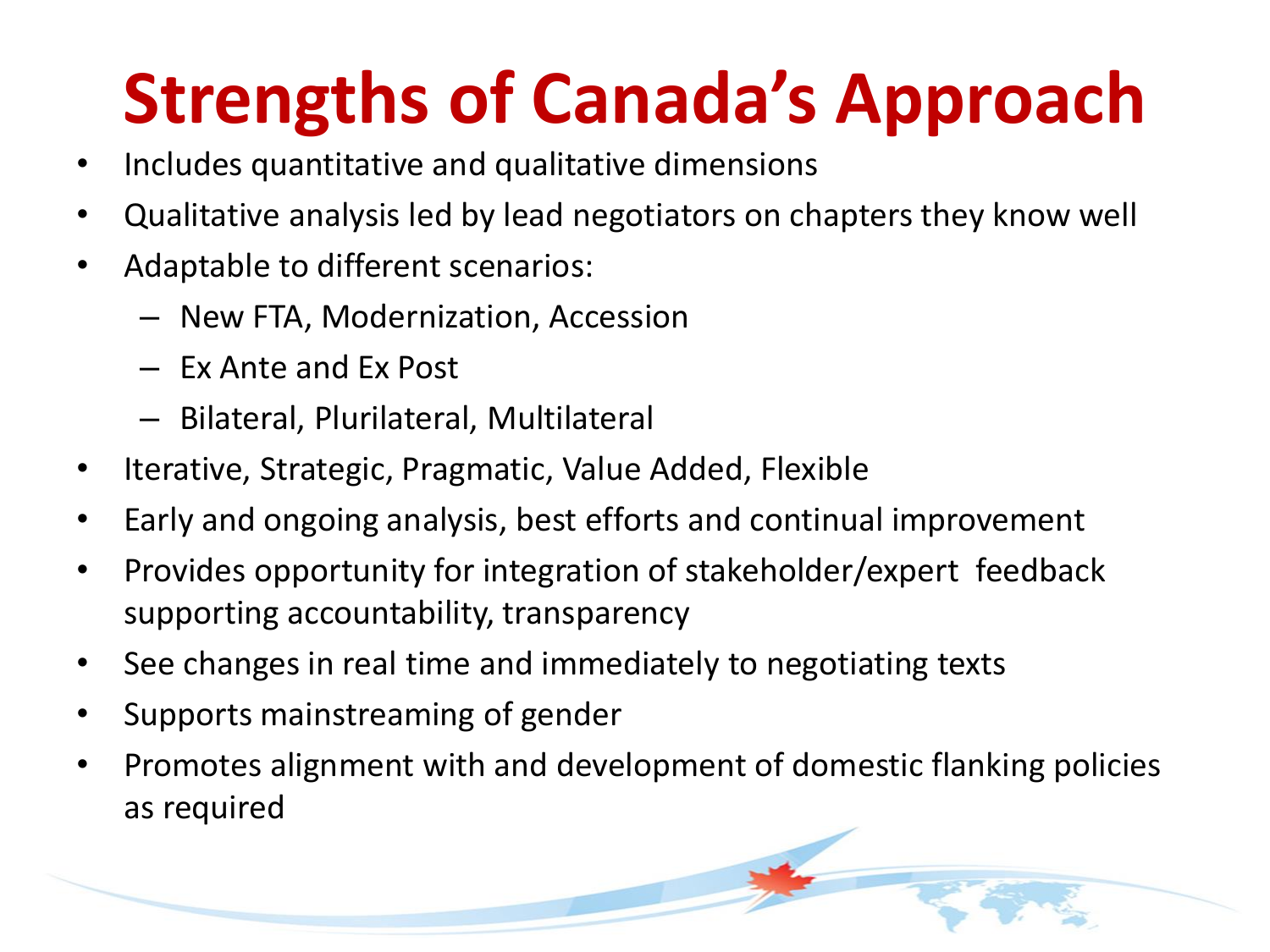## **Requirements**

- Gender disaggregated data across a number of economic and trade variables
- Capacity to interpret data in a trade policy context, and to develop and implement economic modelling
- Willingness to move beyond common assumptions of trade policy
	- gender neutral or gender blind
- Well functioning ministries that consult each other regularly
- Training and guidance for lead negotiators on applying a gender lens
- Strong internal governance structure and processes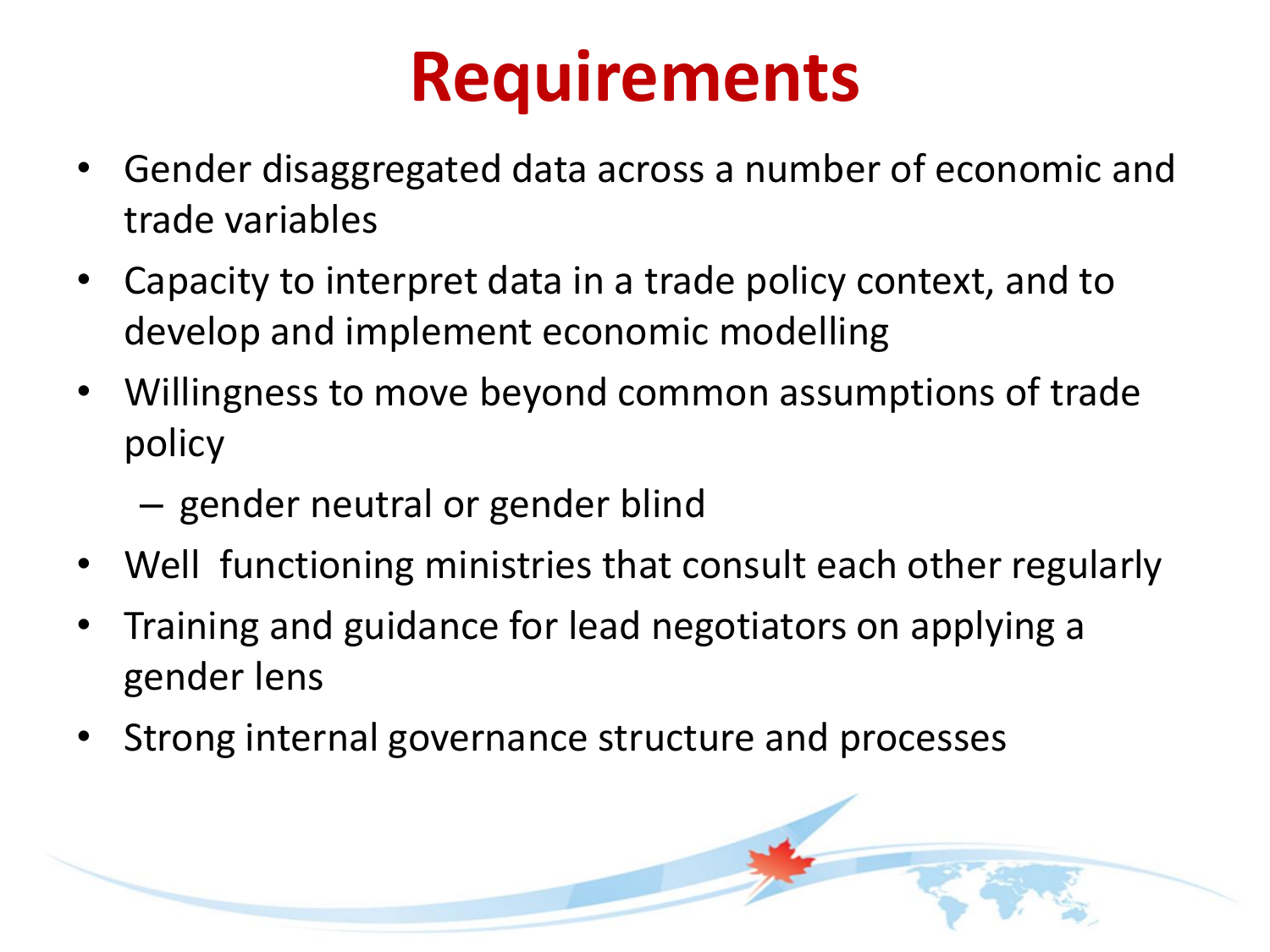# **Canada's Experience**

- Mainstreaming gender considerations in work/activities of WTO committees/councils, negotiations (plurilateral, multilateral), reporting/monitoring, consultations, dispute settlement
	- Develop rules around gender responsive standards/regulations (TBT)
	- Eliminate tariffs on women's products or products made by women
	- Seek non-discrimination provisions on the basis of gender in JSIs and agreements (e.g., domestic regulations)
	- Give preferences to women businesses in GPA
- Integrate gender into TPRs and transparency reporting
- Identify critical domestic policies/laws that help ensure women benefit from trade rules
- Identify and collect critical baseline gender disaggregated data
- Conduct regular and broad engagement through existing WTO consultative mechanisms (e.g., Ottawa Group Business Advisory Committee) with experts and those directly affected by trade policy to understand affects and validate findings